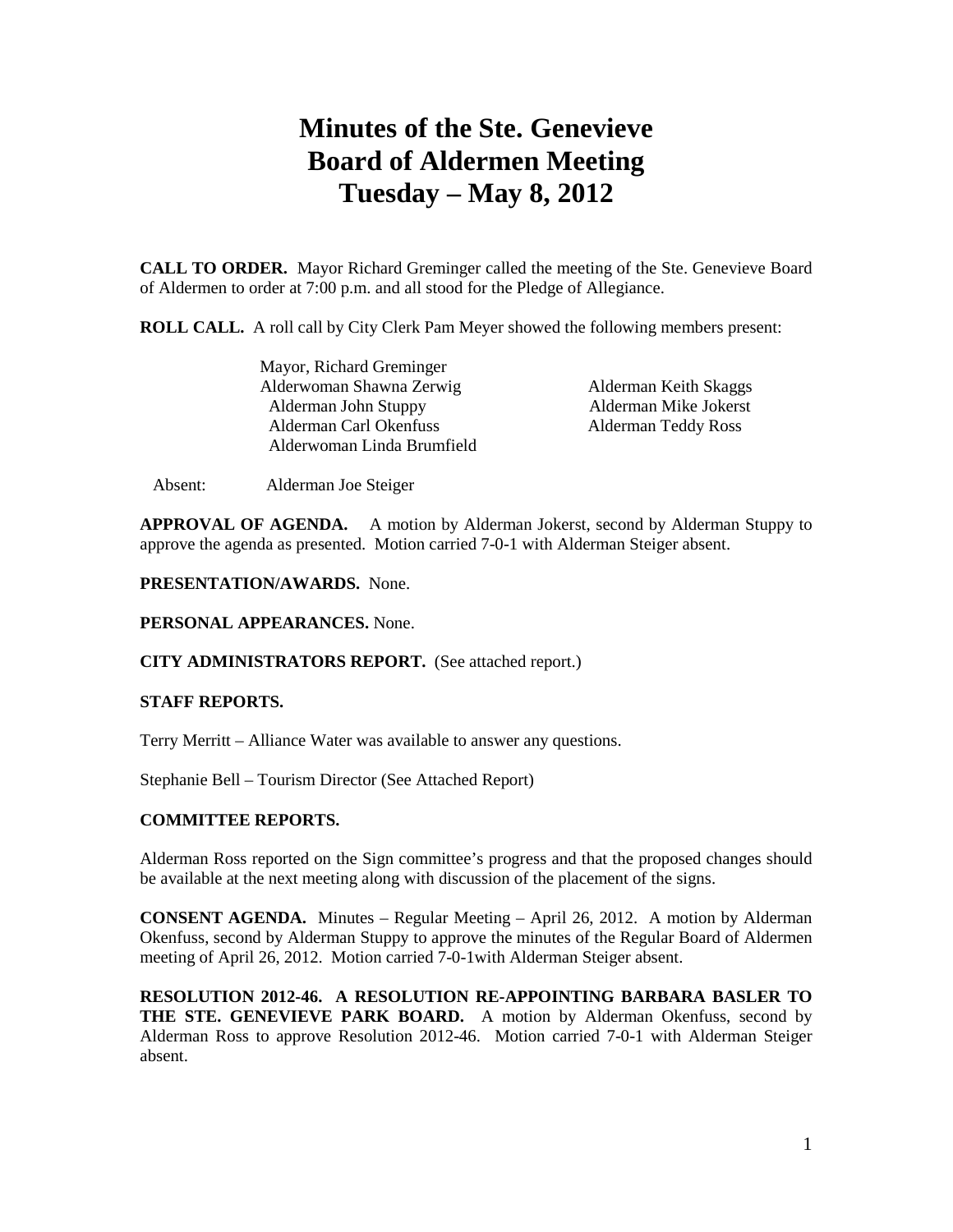**RESOLUTION 2012-47. A RESOLUTION RE-APPOINTING MICHAEL HANKINS TO THE STE. GENEVIEVE TOURISM TAX COMMISSION.** A motion by Alderman Jokerst, second by Alderman Stuppy to approve Resolution 2012-47. Motion carried 7-0-1 with Alderman Steiger absent.

**RESOLUTION 2012-48. A RESOLUTION RE-APPOINTING JAMIE BAUMAN TO THE STE. GENEVIEVE LANDMARKS COMMISSION.** A motion by Alderman Skaggs, second by Alderwoman Brumfield to approve Resolution 2012-48. Motion carried 7-0-1 with Alderman Steiger absent.

# **OLD BUSINESS**

**BILL NO. 3862. AN ORDINANCE TO QUIT CLAIM THE CITY'S INTEREST IN A PIECE OF REAL ESTATE THE CITY OF STE. GENEVIEVE OWNS TO MARK NAEGER. 2nd READING.** A motion by Alderman Ross, second by Alderman Okenfuss, Bill No. 3862 was placed on its second and final reading, read by title only, considered and passed by a roll call vote as follows: Ayes: Alderman Skaggs, Alderwoman Zerwig, Alderman Stuppy, Alderman Jokerst, Alderman Ross, Alderman Okenfuss, and Alderwoman Brumfield. Nays: None. Absent: Alderman Steiger. Motion carried 7-0-1. Thereupon Bill No. 3862 was declared Ordinance No. 3801 signed by the Mayor and attested by the City Clerk.

**BILL NO. 3863. AN ORDINANCE AMENDING "SCHEDULE II-B. THREE WAY STOP SIGNS OF THE MUNICIPAL CODE, AND DESIGNATING AN AUTHORIZED STOP SIGN ON LAHAYE STREET AT ITS INTERSECTION OF MEMORIAL DRIVE, BOTH EASTBOUND AND WESTBOUND.** 2<sup>nd</sup> **READING.** A motion by Alderman Skaggs, second by Alderwoman Brumfield, Bill No. 3863 was placed on its second and final reading, read by title only, considered and passed by a roll call vote as follows: Ayes: Alderman Skaggs, Alderwoman Zerwig, Alderman Stuppy, Alderman Jokerst, Alderman Ross, Alderman Okenfuss, and Alderwoman Brumfield. Nays: None. Absent: Alderman Steiger. Motion carried 7-0-1. Thereupon Bill No. 3863 was declared Ordinance No. 3802 signed by the Mayor and attested by the City Clerk.

# **NEW BUSINESS.**

**BILL NO. 3864. AN ORDINANCE AUTHORIZING THE MAYOR TO ENTER INTO A THIRD PARTY CONTRACT WITH MISSOURI DEPARTMENT OF NATURAL RESOURCES AND HORNER & SHIFRIN, INC. FOR AN ENGINEERING SERVICES REPORT. 1ST READING.** A motion by Alderman Jokerst, second by Alderman Okenfuss, Bill No. 3864 was placed on its first reading, read by title only, considered and passed with an 7-0-1 vote of the Board of Aldermen with Alderman Steiger absent.

**BILL NO. 3865 AN ORDINANCE AMENDING "SCHEDULE III. PARKING RESTRICTIONS; TABLE III-A . NO PARKING AT ANY TIME OF THE MUNICIPAL CODE RELATING TO NO PARKING. 1st READING.** A motion by Alderman Jokerst,